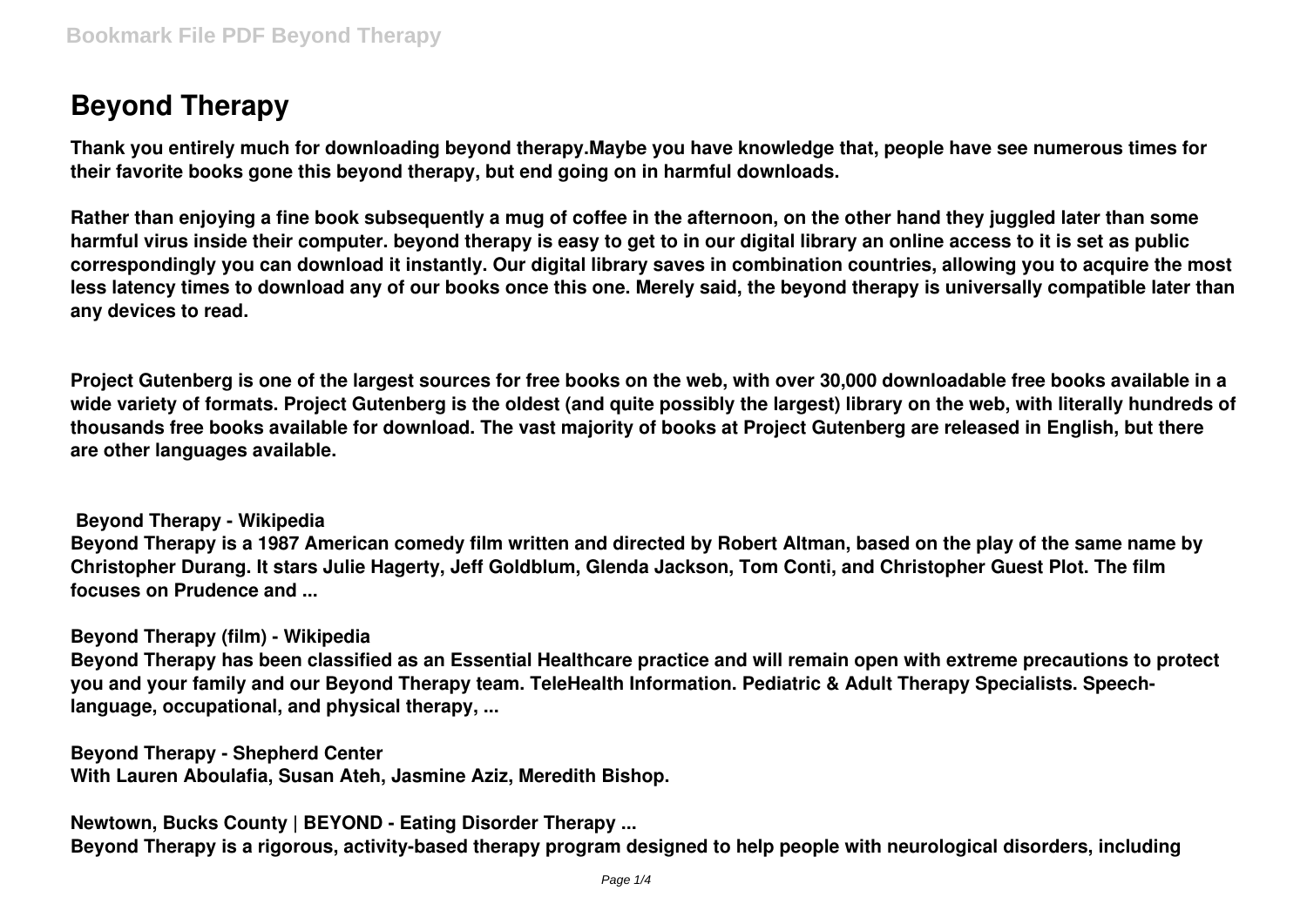**spinal cord injury, improve their lifelong health, minimize secondary ...**

**Beyond Therapy (1987) - Rotten Tomatoes**

**Beyond Therapy® is a rigorous, activity-based therapy program designed by Shepherd Center to help people with a variety of neurological disorders, including spinal cord injury and brain injury, improve their lifelong health, minimize secondary complications and get the most out of any new neural links to their muscles.**

## **Beyond Therapy**

**Directed by Robert Altman. With Julie Hagerty, Jeff Goldblum, Glenda Jackson, Tom Conti. A few unusual characters and their unconventional therapists cross paths resulting in hilarious interactions.**

## **Beyond Therapy (TV Series) - IMDb**

**They do learn to live beyond therapy in this delightful Off Broadway hit that moved successfully to Broadway. History Beyond Therapy premiered on January 1, 1981 at the Phoenix Theatre in New York, directed by Jerry Zaks.**

**Welcome to Beyond Therapy - More than just therapy**

**Ray Rivers Beyond Therapy 10015 Old Columbia Rd. Suite B Columbia, MD 21046 USA. Office: 410-290-3290 Cell: 443-201-6083 Available for telephone sessions nationwide and internationally. Office visits in Columbia, MD and elsewhere by special arrangement. [email protected]**

## **Beyond Therapy Trailer 1987**

**Beyond Therapy can visit you in your home to help you integrate exercises and physical activity: Flexibility, balance & gait training ( more ) Beyond Therapy will help you with static and dynamic stretches, work with you on stable and unstable surfaces, preform a muscular analysis of you gait, and help you with corrective postural techniques.**

**Beyond Therapy: Biotechnology and the Pursuit of Happiness Beyond Therapy Film Kijken Online (1987) - Downloaden volledige informatie over films, Nederlandse ondertitels en originele audio.**

# **Beyond Therapy (1987) - IMDb**

**Beyond Therapy premiered on Broadway on May 26, 1982. It was directed by John Madden, sets were designed by Andrew Jackness, costumes by Jennifer von Mayrhauser, lighting by Paul Gallo. The cast included Dianne Wiest as Prudence, John Lithgow as Bruce, Jack Gilpin as Bob, Kate McGregor-Stewart as Charlotte, and Peter Michael Goetz as Stuart.** Page 2/4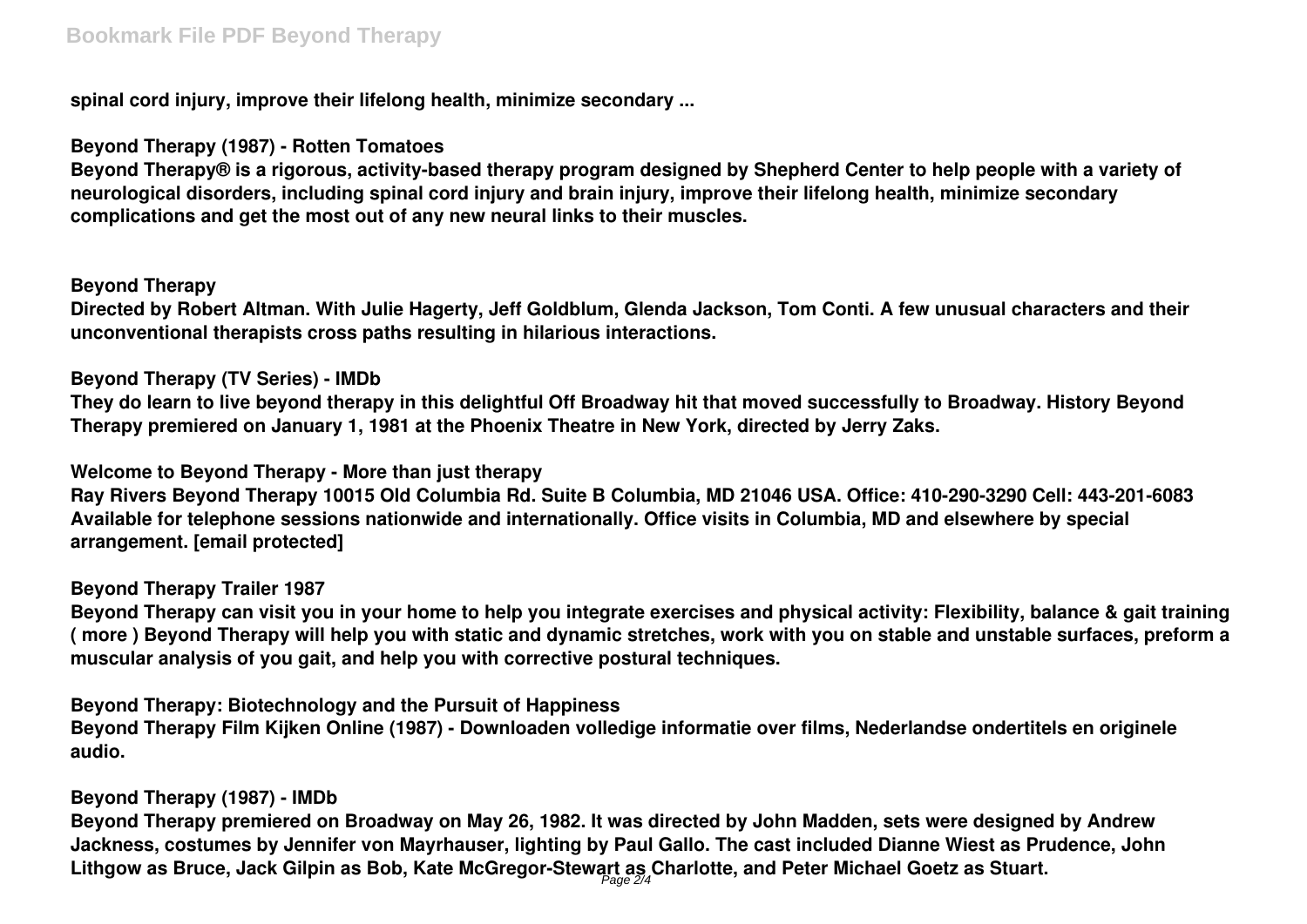### **Beyond Therapy with Dr. Jo, PLLC**

**Beyond Therapy. 1987, Robert Altman, 93 minuten U bent hier: cinema . Films . Verenigde Staten 1987. Komedie van Robert Altman. Met o.a. Julie Hagerty, Jeff Goldblum, Glenda Jackson, Tom Conti en Christopher Guest. VPRO Cinema. Goldblum en Hagerty ontmoeten elkaar via een advertentie.**

**Beyond Therapy|Fitness & Well Being|Serving 55+ Population ...**

**Beyond Therapy® Overview. Shepherd Center created Beyond Therapy ® as an intensive neurological rehabilitation program that integrates the disciplines of physical therapy and exercise physiology.. Advanced Neurological Rehabilitation. The program facilitates neurological and functional recovery in people who have sustained a neurological injury, such as a spinal cord injury, brain injury or ...**

**Beyond Therapy - Wikipedia**

**Beyond Therapy for Kids is located east of Interstate 55 of the County Line Road Exit in Ridgeland, MS if traveling from Jackson. If traveling from North MS, exit County Line Rd towards west side of the interstate and make a left turn onto County Line Road and cross over the interstate.**

#### **BEYOND THERAPY (1987) - Film in het Nederlands**

**Beyond Therapy and Nutrition Center offers specialized eating disorder therapy and nutrition services as well as yoga therapy in Newtown, Bucks County, PA. Clinicians specialize in disordered eating, body image, eating disorders, and self-esteem concerns.**

**About Us - Beyond Therapy**

**Beyond Therapy: Biotechnology and the Pursuit of Happiness. The President's Council on Bioethics Washington, D.C., October 2003**

**Couples Therapy - Therapist - Ray Rivers Beyond Therapy**

**Beyond Therapy is een Amerikaanse filmkomedie uit 1987 onder regie van Robert Altman. Verhaal. Een biseksueel en een neurotische patiënte ontmoeten elkaar door middel van een contactadvertentie. Hun relatie loopt natuurlijk fout. Ook hun psychiaters kunnen hun geen hulp bieden. Rolverdeling. Julie Hagerty: Prudence; Jeff ...**

**Beyond Therapy for Kids | Ridgeland, MS Pediatric Therapy**

**Based on the play by Christopher Durang, Robert Altman's Beyond Therapy is a comedy set in New York City but filmed in Paris, where Altman was living at the time. Arrogant Bruce (Jeff Goldblum ...**